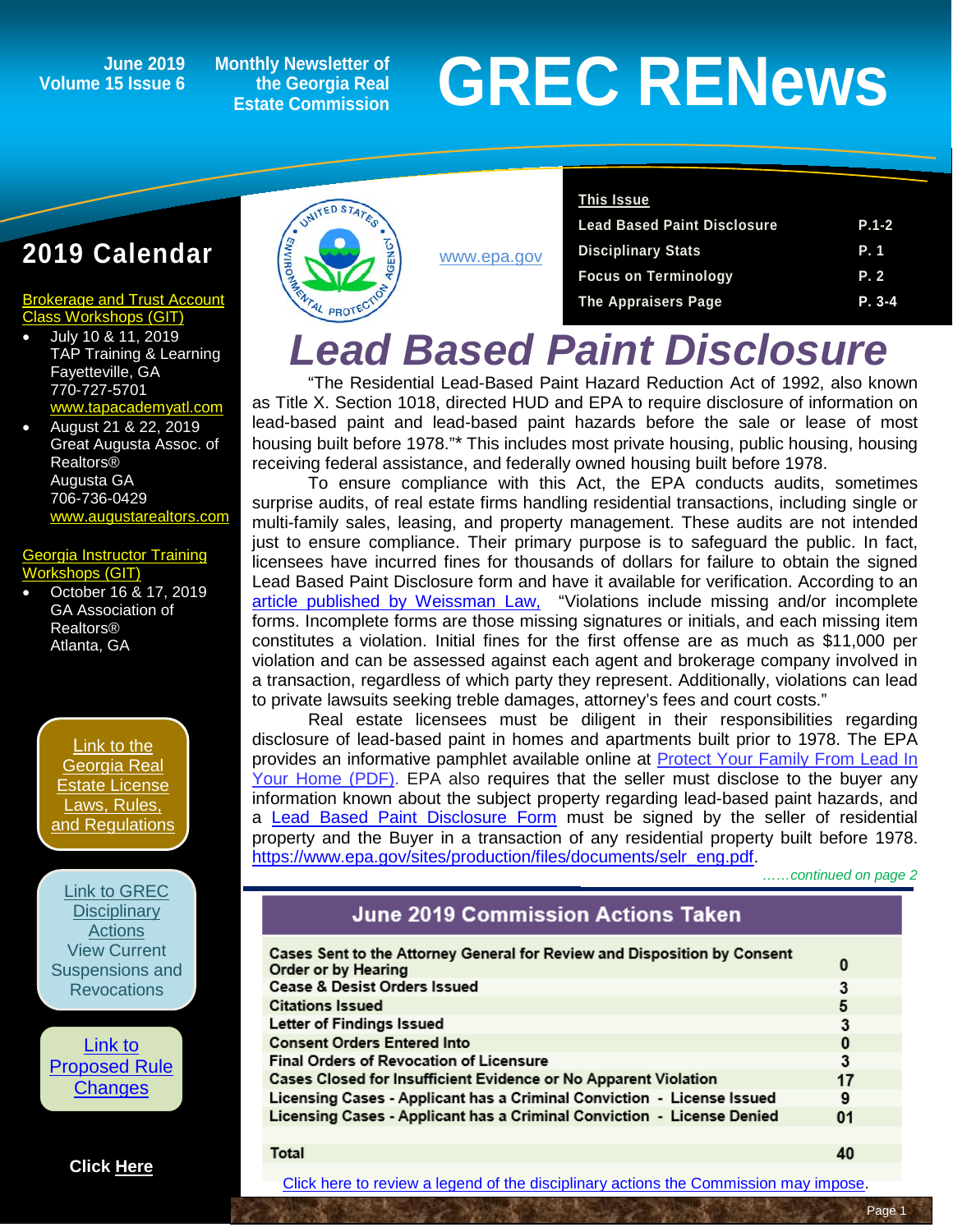**[Comments](http://www.jmre.com/grecrenewscomments2014.htm) [&](http://www.jmre.com/grecrenewscomments2014.htm) [Suggestions](http://www.jmre.com/grecrenewscomments2014.htm)**

**[SUBMIT](http://www.jmre.com/grecrenewscomments2014.htm)**

To sign up to receive the GREC **RENewsletter** [Click Here](https://www.grec.state.ga.us/about/subscribe.html)

**Online Courses from GREC**

**[\\$10 each](http://www.jmre.com/grec) [3 Hour CE](http://www.jmre.com/grec)  [Course](http://www.jmre.com/grec) [Total of 9](http://www.jmre.com/grec)  [Hours CE](http://www.jmre.com/grec)  [Available](http://www.jmre.com/grec)** [\(Also Approved](http://www.jmre.com/grec)  [as Instructor CE,](http://www.jmre.com/grec)  [not approved as](http://www.jmre.com/grec)  [License Law CE\)](http://www.jmre.com/grec)

> *["Avoiding](http://www.jmre.com/grec)  [Trust](http://www.jmre.com/grec)  [Account](http://www.jmre.com/grec)  [Trouble"](http://www.jmre.com/grec)*

*["Practicing](http://www.jmre.com/grec)  [Real Estate &](http://www.jmre.com/grec)  [Staying Out](http://www.jmre.com/grec)  [of Trouble"](http://www.jmre.com/grec)*

*["Being a](http://www.jmre.com/grec)  [Broker and](http://www.jmre.com/grec)  [Staying Out](http://www.jmre.com/grec)  [of Trouble"](http://www.jmre.com/grec)*

#### **Georgia Real Estate Commission**

Suite 1000 International Tower 229 Peachtree Street NE Atlanta, GA 30303-1605 Phone 404-656-3916

## *Lead Based Paint Disclosure*

*…continued from page 1*

Compliance applies to property managers, landlords, and renters, as well as buyers, and sellers. Federal law requires that before signing a lease for housing built before 1978, landlords must provide prospective tenants and renters a Lessor's [Disclosure of Information on Lead Based Paint](https://www.epa.gov/sites/production/files/documents/lesr_eng.pdf) 

Basically, the seller and the seller's real estate agent or the landlord and the landlord's real estate agent or property manager, must do the following:

- 1. Provide the buyer or renter the EPA Lead Based-Paint pamphlet.
- 2. Inform the buyers of any conditions regarding lead-based paint.
- 3. Obtain signatures of both the seller and buyer on the Lead-Based Paint Disclosure form and maintain records of signed disclosures.
- 4. Provide a 10-day period for the buyer/tenant to conduct an inspection.

#### **Sources**

#### <https://www.epa.gov/lead>

[Sample Seller's Disclosure of Information English \(PDF\)](https://www.epa.gov/lead/sellers-disclosure-information-lead-based-paint-andor-lead-based-paint-hazards) and in [Spanish](https://www.epa.gov/sites/production/files/2014-02/documents/doc_12344.pdf) (PDF) Sample [Lessor's Disclosure of Information in English \(PDF\)](https://www.epa.gov/lead/lessors-disclosure-information-lead-based-paint-andor-lead-based-paint-hazards) and in [Spanish \(PDF\)](https://www.epa.gov/lead/declaracion-de-informacion-sobre-pintura-base-de-plomo-yo-peligros-de-la-pintura-base-de-plomo) <https://dph.georgia.gov/healthy-homes-and-lead-poisoning-prevention> <https://www.garealtor.com/>

# **K** Absolutely Must Know Section

#### **"What is the responsibility of an agent if the seller or landlord fails to comply with the EPA and HUD Real Estate Notification and Disclosure Rule?** \*

The agent is responsible for informing the seller or lessor of his or her obligations under the EPA and HUD Real Estate Notification and Disclosure Rule. In addition, the agent is responsible if the seller or lessor fails to comply. However, an agent is not responsible for information withheld by the seller or lessor."

#### **"What if a seller or lessor fails to comply with these regulations?** \*

A seller, lessor, or agent who fails to give the proper information can be sued for triple the amount of damages. In addition, they may be subject to civil and criminal penalties. Ensuring that disclosure information is given to home buyers and tenants helps all parties avoid misunderstandings before, during, and after sales and leasing agreements."

Quoted from the EPA website. View additional Q&A from the EPA website at:

https://www.epa.gov/sites/production/files/documents/1018qa.pdf

#### *Focus on Terminology" Lead-based paint hazard"*

Page 2

The term "lead-based paint hazard" means "any condition that causes exposure to lead from lead-contaminated dust, lead-contaminated soil, lead-contaminated paint that is deteriorated or present in accessible surfaces, friction surfaces, or impact surfaces that would result in adverse human health effects as established by the appropriate Federal agency."

<https://www.epa.gov/lead/residential-lead-based-paint-hazard-reduction-act-1992-title-x>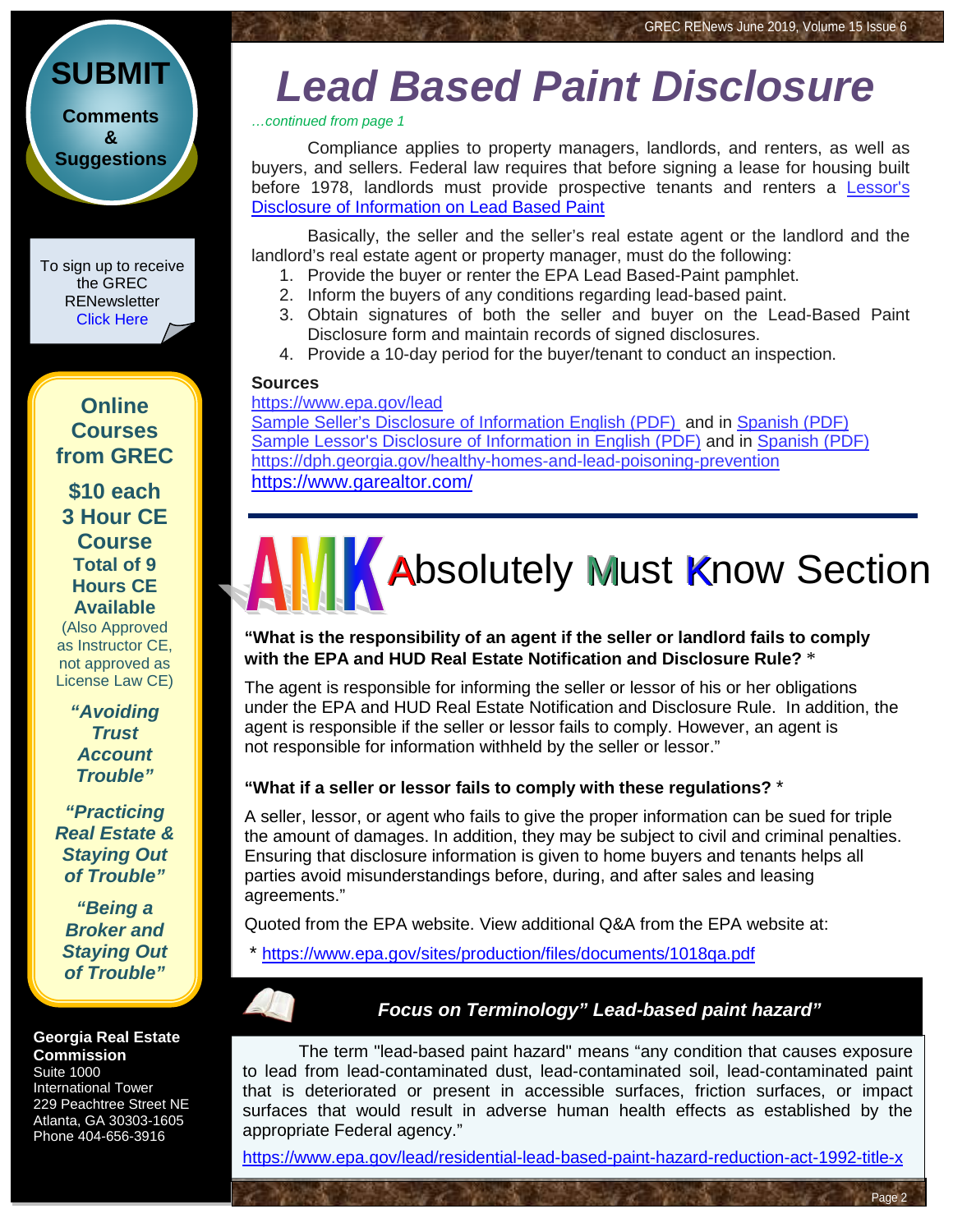

## **The Appraisers Page**

#### **Georgia Real Estate Appraisers Board June 2019**

#### **Useful Links**:



[Appraisal Act](http://www.grec.state.ga.us/about/appraisersact.html)

═════════════════<br>══════════════════

## *State of the market – will sellers be chasing the market again soon?*

#### **By: D. Scott Murphy, SRA**

In 2008 I wrote an article titled "Chasing the Market". It was shortly after the start of the recession and values were on a steady decline. The article emphasized the need to price your property correctly in order for it to sell and to maximize your return. The point was if you over priced the property and the market continued to decline you would be chasing the market down, even if you made regular price reductions. The resulting sales price of the property (if you could sell the property at all) would be far less than if you had priced it correctly in the first place.

#### **GREAB Disciplinary** [Sanctions](http://www.grec.state.ga.us/about/apprsanctions.html) ═════════════════<br>══════════════════

In 2013 I updated the article highlighting the significant change which had occurred over those five years. At that point, the tables had turned. We were in a very unique real estate market, one unlike any other that I have seen in my 30 years as an appraiser. The market was recovering and in many areas, activity was very strong. I explained that the real estate market has always had its ups and downs. The best way to think of it is that the value of your home fluctuates much like the value of a stock. Over time, there is generally an overall positive appreciation, but the value at any one given time could be more or less than a prior

period. The market in 2013 was unique because of the complexities that had come about in the secondary money market over the past decade and the resulting lack of mortgage products. In the early 2000's, anyone could qualify for a loan under some program. This allowed for an expanded pool of buyers. Then came the shake-ups in the subprime market, which then led to the tightening of all loan products. Lenders quickly moved to remove dozens of their loan products, leaving just the most basic available.

By 2013 things had settled back out a bit as foreclosures began to decrease, but many that would have qualified for a loan in the past could not. So not only did we have fewer buyers due to a lack of creative financing options, but many buyers were adversely impacted by foreclosures, loss of job, decreased income, etc. This seriously impacted the real estate market over those years. But the real estate market is like that stubborn weed that will come back, no matter what you throw at it!

The years since 2013 have seen steady growth in the real estate market due in part to some pent-up demand. As prices have continued to rise, loan programs have been expanded and foreclosures/short sales finally have become few and far between – buyers have been driving the market. From 2016-2018, the number of new homes being built was still only a small fraction of what it was before the recession, creating an enormous lack of inventory. During this time these forces all came together and values rose in many markets as much as 2-3% per month. Homes were